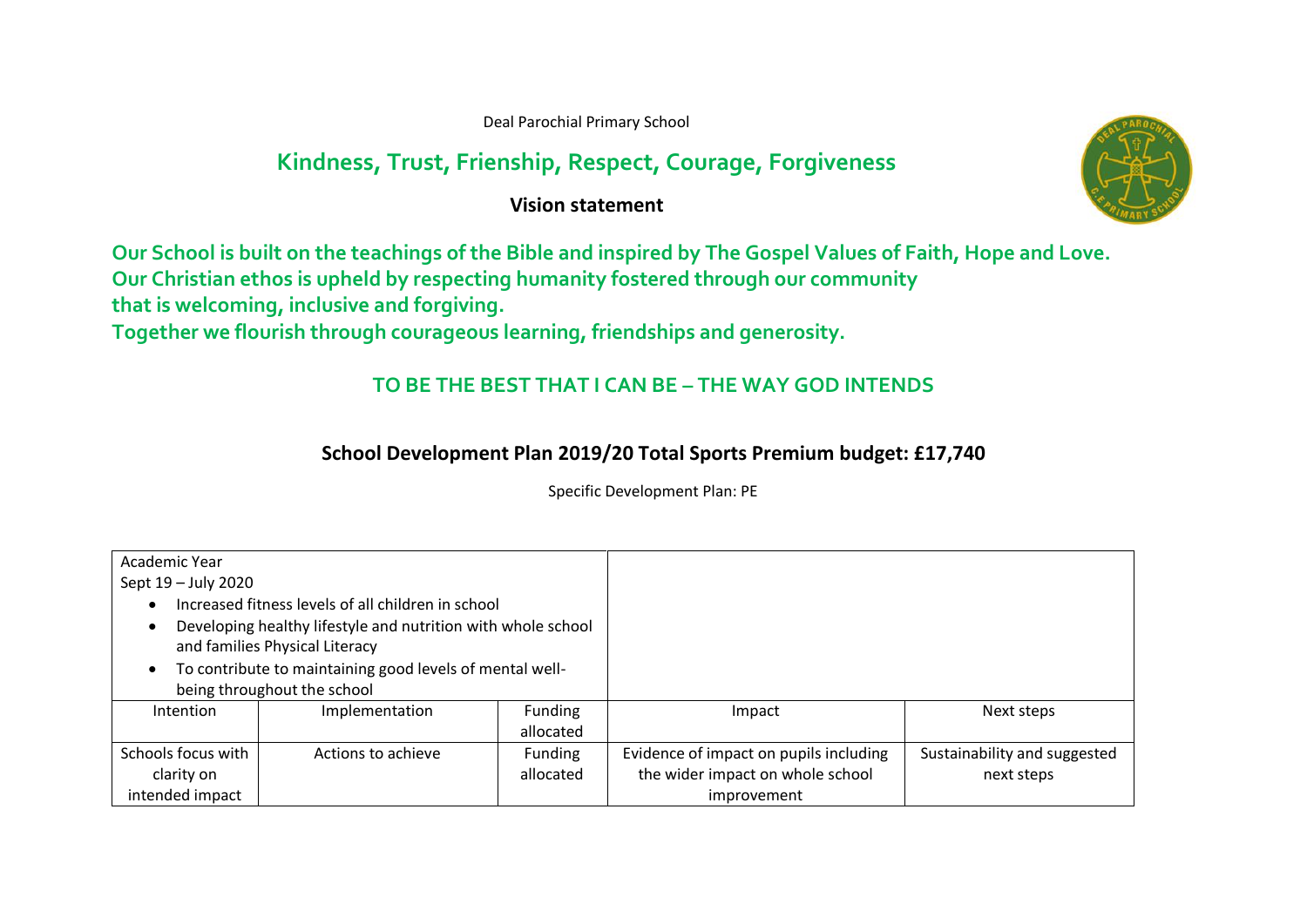| Increased<br>fitness levels<br>of all children<br>in school<br>Developing<br>healthy<br>lifestyle and<br>understanding<br>of Physical<br>Literacy<br>To continue<br>to develop<br>the level of<br>Inter school<br>competitions<br>attended<br>(Level 2)<br>Increased<br>fitness levels<br>of all children<br>in school | $\bullet$<br>$\bullet$<br>$\bullet$<br>$\bullet$<br>$\bullet$ | <b>Sports Giants</b><br>Partnership to teach and<br>implement activities<br>To attend Inter-School<br>festivals and competitive<br>opportunities within the<br>district.<br>To increase the number of<br>children taking part in<br>interschool competitions.<br>To run after-school clubs in<br>preparation for upcoming<br>Inter School district<br>competitions. | £1950<br>£423.15 | $\bullet$<br>$\bullet$<br>$\bullet$<br>$\bullet$ | Teachers have a better<br>understanding of how to teach and<br>deliver the skills and progression in<br>PE<br>Pupil's knowledge and skills in<br>Physical Literacy will be enhanced<br>Children will have increased<br>knowledge of their own Levels of<br>Physical literacy and understand<br>next steps needed for improved<br>outcomes.<br>Continuity of planning, skills and<br>knowledge throughout the school.<br>An increased number of children<br>will have represented the school in<br>inter-school competitions.<br>Increased confidence, self-esteem<br>and real desire to learn | $\bullet$<br>$\bullet$<br>$\bullet$ | Find new ways of working<br>with Covid<br>To continue to introduce<br>different sports to enable<br>more variety and more<br>skills to be obtained |
|------------------------------------------------------------------------------------------------------------------------------------------------------------------------------------------------------------------------------------------------------------------------------------------------------------------------|---------------------------------------------------------------|---------------------------------------------------------------------------------------------------------------------------------------------------------------------------------------------------------------------------------------------------------------------------------------------------------------------------------------------------------------------|------------------|--------------------------------------------------|-----------------------------------------------------------------------------------------------------------------------------------------------------------------------------------------------------------------------------------------------------------------------------------------------------------------------------------------------------------------------------------------------------------------------------------------------------------------------------------------------------------------------------------------------------------------------------------------------|-------------------------------------|----------------------------------------------------------------------------------------------------------------------------------------------------|
| To ensure all<br>KS2 children<br>have the<br>opportunity<br>to participate<br>in swimming<br>lessons                                                                                                                                                                                                                   | $\bullet$<br>$\bullet$                                        | To book swimming lesson<br>with the local pool<br>To be led by qualified<br>swimming teachers                                                                                                                                                                                                                                                                       | £25              | $\bullet$                                        | Participation in water based<br>activities increased as more pupils<br>learnt to swim<br>As a result the expected standard at<br>the end of primary school                                                                                                                                                                                                                                                                                                                                                                                                                                    | $\bullet$                           | Swimming lessons are<br>booked for next year to<br>ensure progression                                                                              |